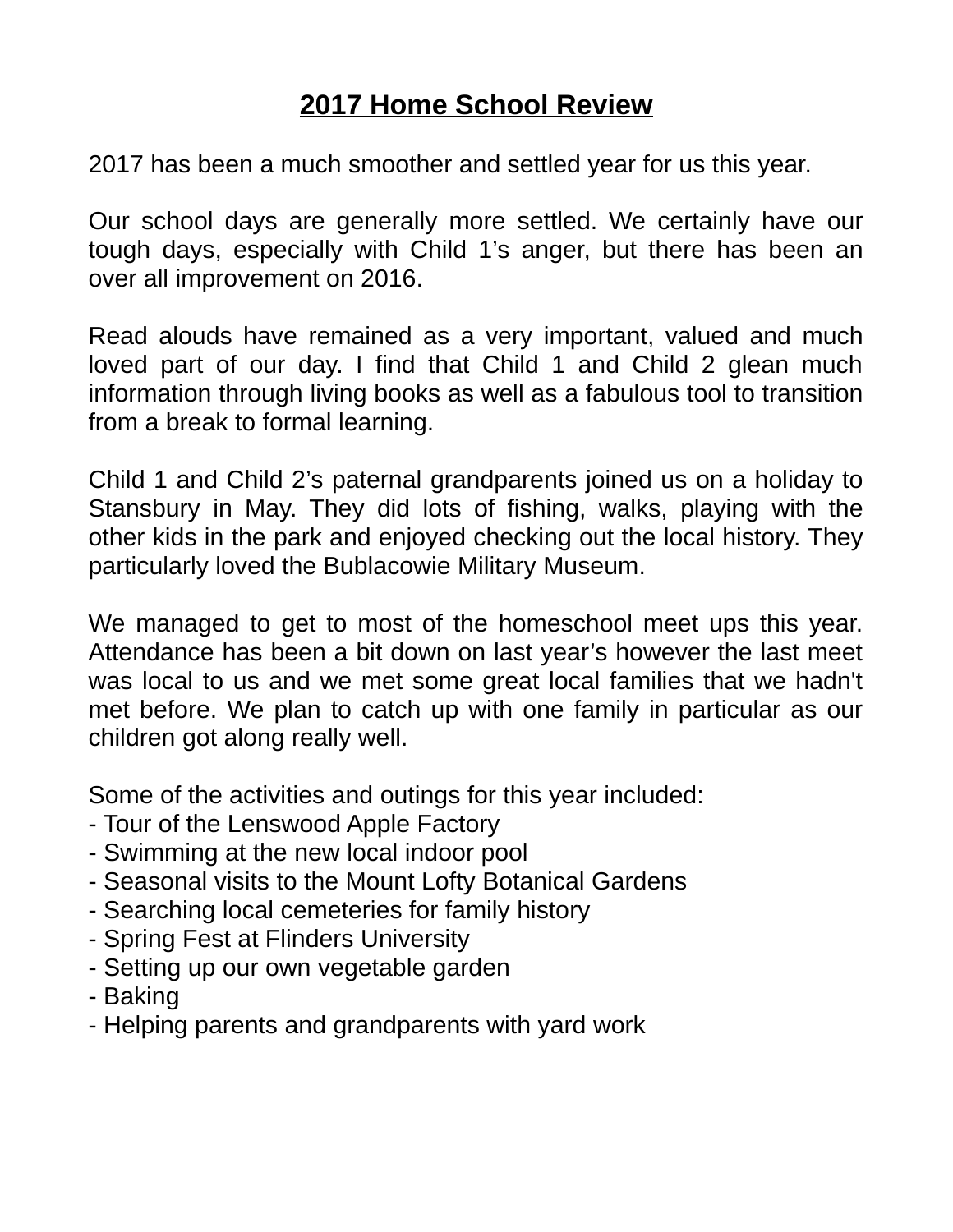## **English**

Child 1 and Child 2 both enjoy reading. Both always have a section of books on their bedside tables.

Handwriting has improved slightly although they are both still very reluctant to write more than a few words. We hope that this reluctance will be address with Occupational Therapy next year. They did not like Typing Tournament.

I am slowly having them write a bit more with some subtle notebooking.

Read alouds this year have included The Island of the Blue Dolphins, Horrible Histories Wicked Words, Little Grammar People, Doctor Dolittle.

### **Maths**

Child 2's addition work has been fantastic. He's really grasping adding 3 digit numbers well now.

Child 1 is still struggling with multiplication. I'm slowly extending him on this however his anger often gets in the way.

### **Art**

Art has often been included with our other subjects. I hoped to do some basic artists studies this year, however Child 1 and Child 2 weren't really interested.

### **Health and PE**

As always Emotional Regulation has been a big focus this year. I believe we are slowly getting there for the most part. Just need to get Child 1's anger managed better.

We have been taking advantage of the new local pool and try to visit it every couple of weeks.

Child 1 has a new skateboard so has been busy learning new motor skills. Child 2 also has a new bike and is loving riding.